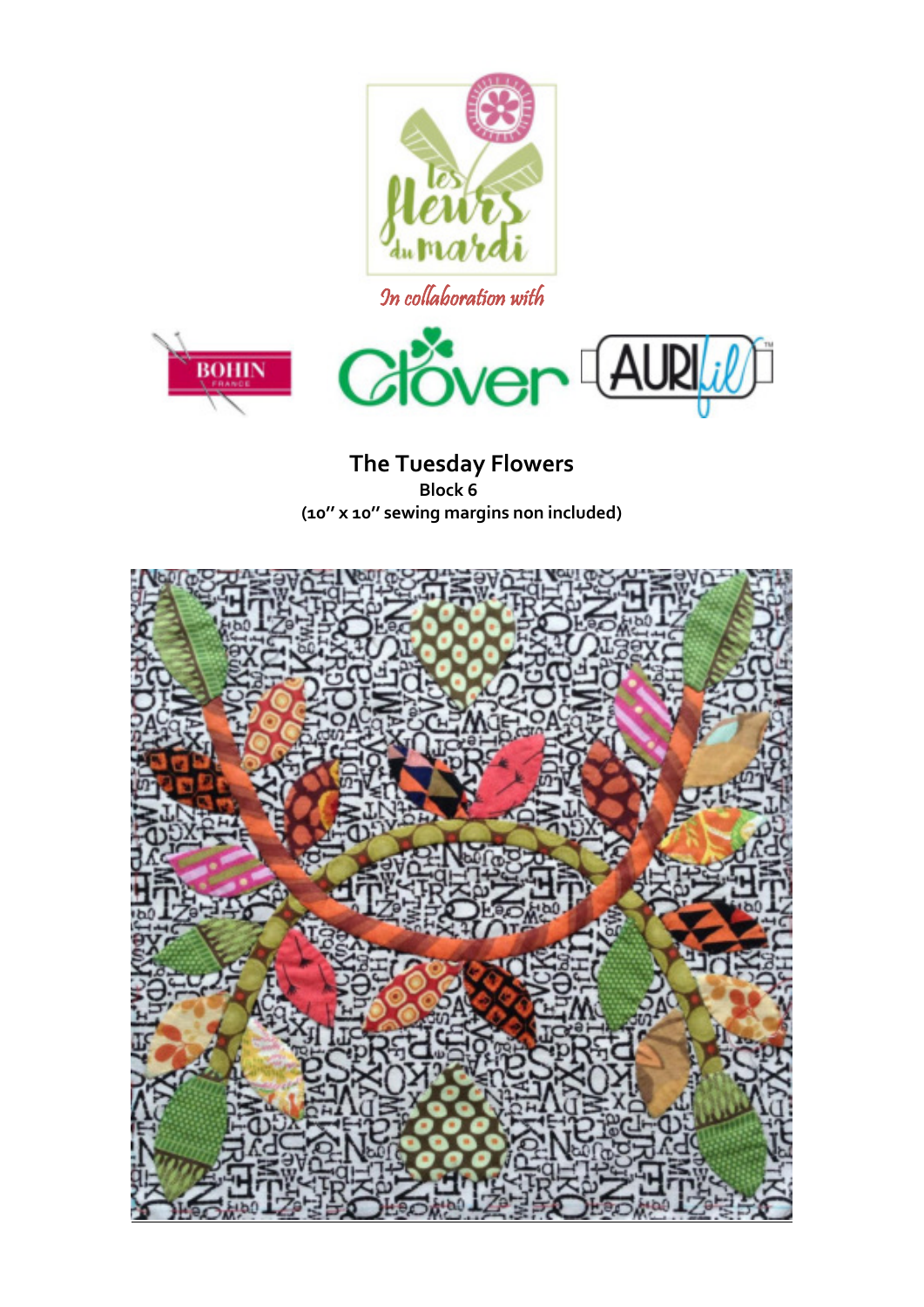## **General points:**

The given measures for the background include the 14" sewing margins, rounded up to 1/2" for both.

For the appliqués, add your favorite sewing margin around the patterns. *The measures on the plans are without the seams.* 

## **The cutting:**

**In a background fabric: 1 square A 10 of ½'' In 2 fabrics, for each: 1 bias of ¾'' x 13 ¾'' for the steams B 20 excess of fabric of your choice: 20 leaves C In one fabric: 4 leaves D In another and last fabric: 2 hearts E 9mm large CLOVER fusible bias tape maker ref: 4011 and the 5mm interlining ribbon ref: 4041 CLOVER mini ion 8003EU BOHIN temporary glue pen ref: 65504 BOHIN chalk mechanical pencil ref: 91473 AURIFIL cotton threads that match with the appliqués Freezer paper** 

## **Realisation:**

Pattern 1: With the BOHIN chalk-pen, on the right side of square A, mark the medians with your nail

By transparence, report the pattern to applique by helping yourself with the medians.



Sch 1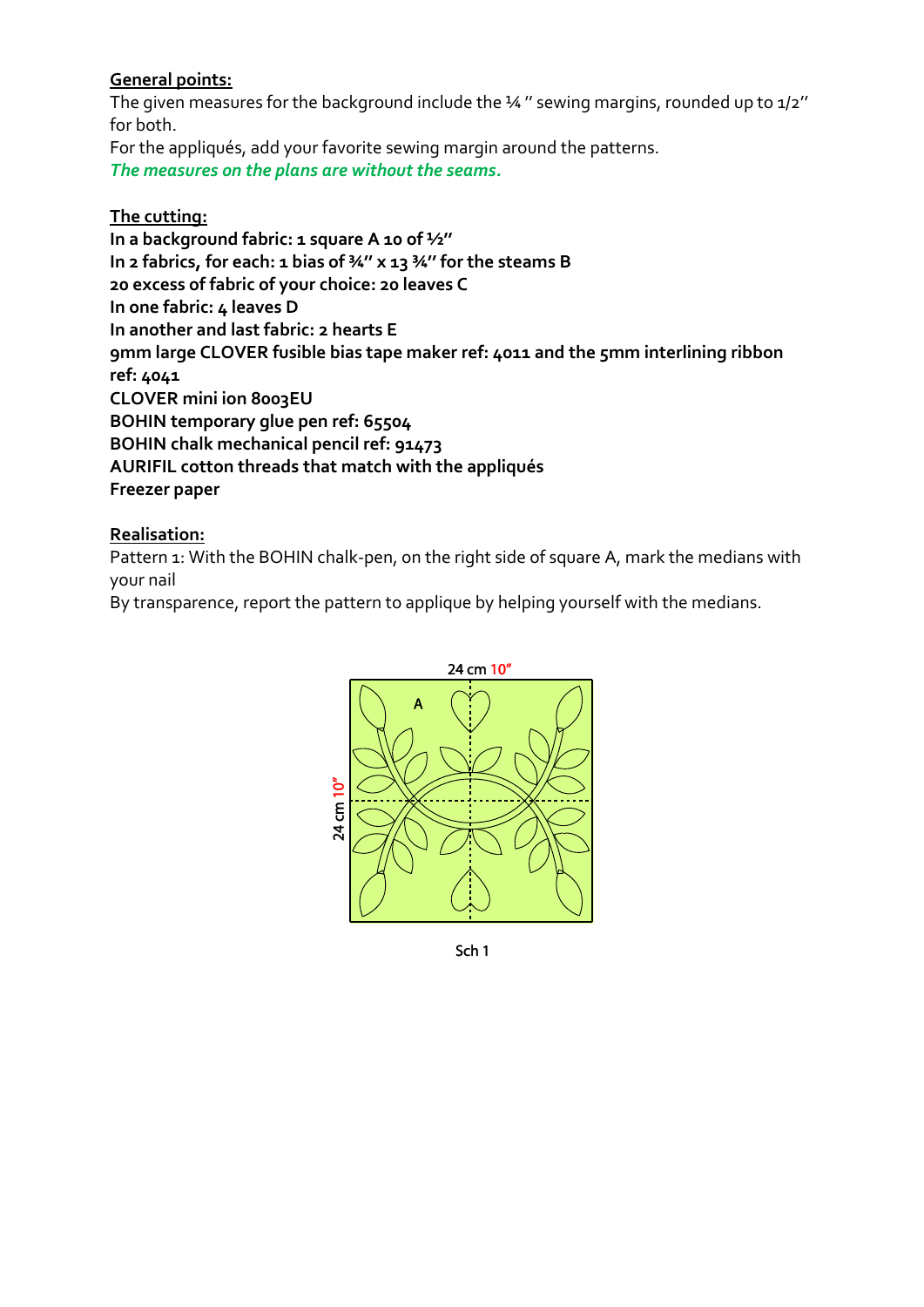Pattern 2: Make a first steam B with the fusible bias tape maker and its CLOVER interlining ribbon. Applique this steam by conserving a margin of fabric on each extremity. They will be recovered later with a leaf D.

Repeat the same process for the second steam B.



Sch<sub>2</sub>

Pattern 3: With the help of the video, applique the 20 leaves C on each side of the steams B. Complete with the 4 leaves D and the 2 hearts E.